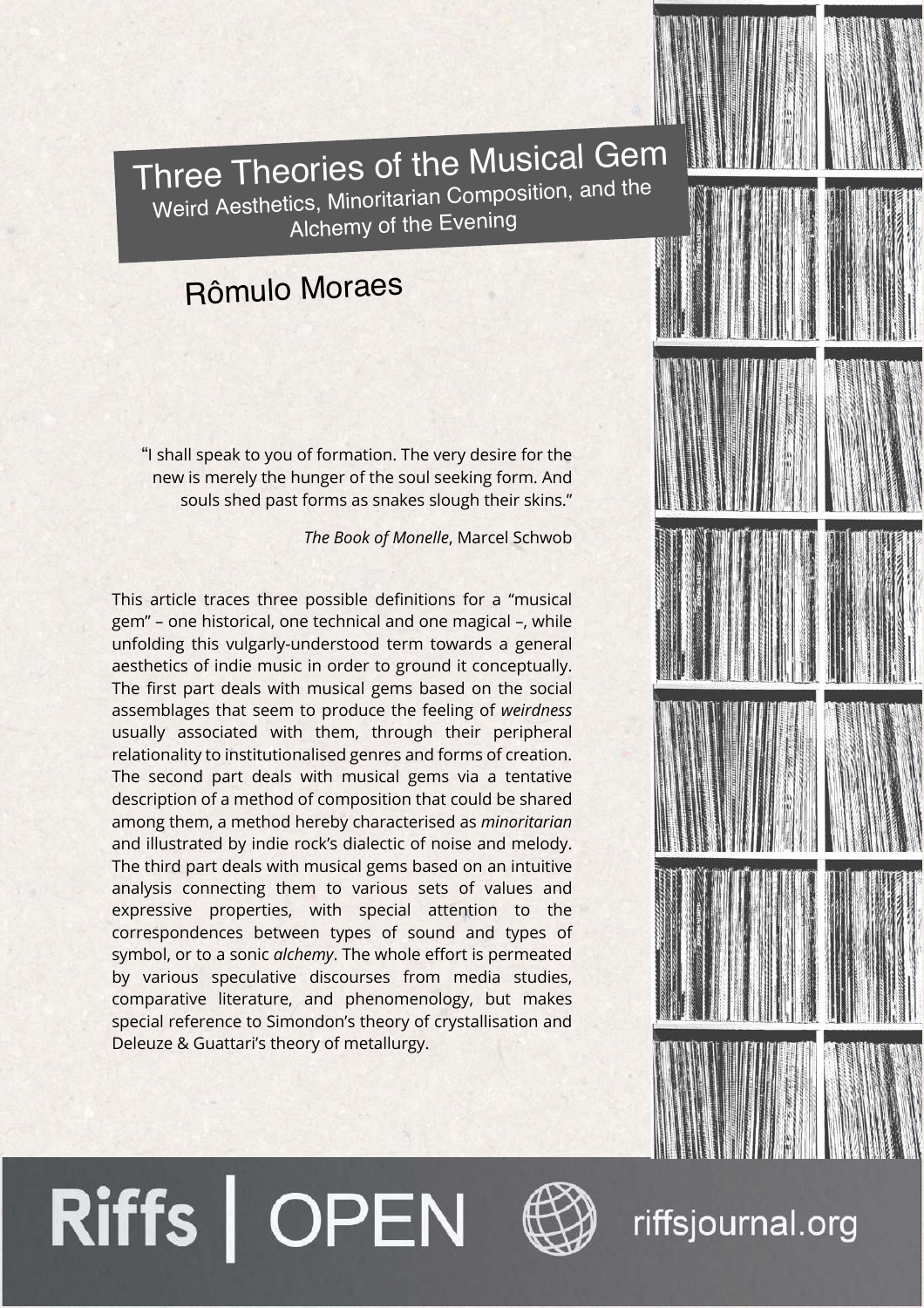#### **Historical Critique: For a New Concept of Indie**

Let's start with the general accountability of philosophical balances that is usually called a literature review. Delineating a theory of the musical gem would certainly mean passing through some consolidated theories of indie music, at least tangentially. While a "musical gem" and an "indie discovery" are not interchangeable, and shouldn't be equalised as conceptual categories, there is significant overlap between them, up until the point where the thin atmosphere of novelty permeating an "indie discovery" solidifies itself into a genre or a proper collective-perceived *ethos*. Rather, here, I want to catch what both "indie" and "discovery" might mean precisely before this turnaround, before the calcification of the affects that constitute this idea – the gem, a fugitive state of consistency. This should mean, then, understanding indie music neither as a formal grid of thought or method of composition (like a set of instruments and harmonic uses, sonic cliches, etc) nor as a position within and towards the industry (like a conjunction of anti-market attitudes, self-production, and self-distribution, etc). Yes, there are common formal components and external attitudes that often appear in what I'll call "indie" here, but I'd argue those are parallel, incidental, or correlational instead of substantiating.

Thus, a new definition of indie – and first attempt at postulating a theory of the musical gem – should not begin with the classical pormenorisation of Bristol bands that progressively delved into a noise pop sensibility, eventually founding their own independent record labels in the late 1980s. Nor should it begin with NME's legendary C86 mixtape or with those infamous Exploding Plastic Inevitable concerts at the Factory; although these moments, these fleeting events, carry with

them something, some partial and soft arrangement, of the complicated apperceptive pattern I'm trying to describe. Of course, Sarah Records' aesthetics and cosmovision, its blend of zine culture and flexidisc obsession that sought to display a fuzzy intensity of euphoric-melodiesdepressive-lyrics, fixes a notional morphology whereas musical gems can systematically fructify – and no one, not even the maddest of purists, could say The Field Mice and Heavenly are not "indie" in every sense of the word. What I'm defending here, however, is the explicitly revisionist stance according to which a well-known track like Beach Boys' "All I Wanna Do" and a tropicalist prog ballad like Lô Borges' "O Caçador", and even some Erik Satie scores, might simultaneously be dubbed "indie". Conversely, I also want to argue that major acts that the average music fan tends to identify as indie, such as Lana del Rey, Foster the People and Tame Impala, might be far from fitting the scope of a musical gem and of this new conception of indie I'm articulating.

It's not a question of authenticity, either. I'm not thinking of a scale of indieness or a determinable factor of "indieability". I'm not trying to qualify or disqualify some bands and their sound using "indie" as a parameter of radiance. Instead, I want to see if I can trace from these bands some general attributes that could serve as models for the analysis of different (including non-musical and non-artistic) circumstances. For there are no indie nucleuses, only indie relations, networks, indie terrains, integration of zones, placements and functions of layered *strata*. To be indie is to establish a transversal cut within a para-social assemblage: to be connected to a main programme, whatever that may be – a top 40 music chart, a best-selling novel, a democratically-elected President, a gesture, a feeling, a norm –, through a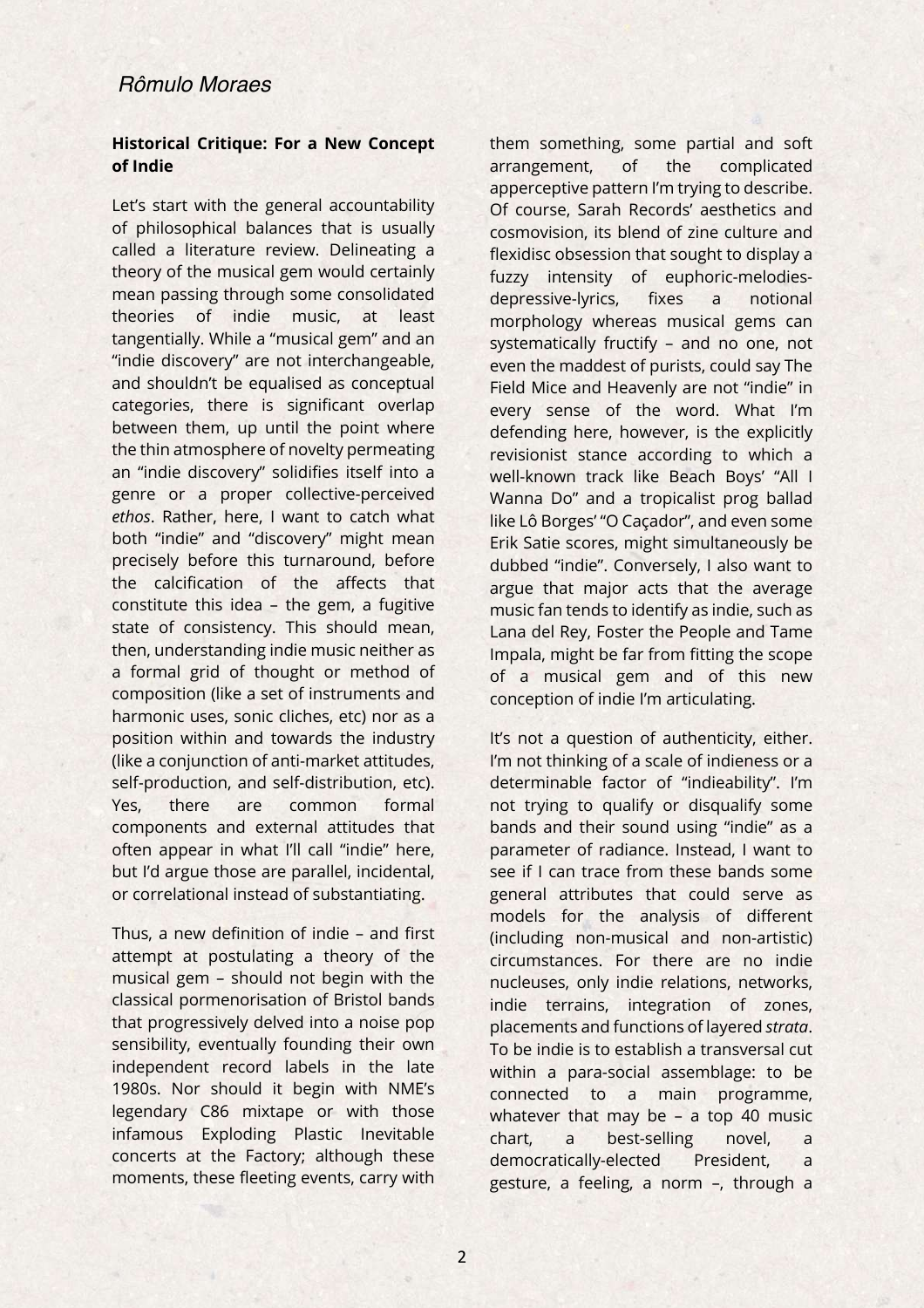weird tuning of affinities and reverberations. Indie is what lives in the periphery of the Big, annexed to it but dispersing it in a void of disproportions, a crumbling of the Big's outer frontier into very small pieces and the wonderment that can arise from this dialectic miniaturisation [11].

At the same time, there is reason for the musical gem not to be defined solely as a consequence of its rarity. Even though the geodesic exploration of indie can be understood as an hermetic endeavour – an *ars obscura* of sorts, revelation of hidden truths –, there is a hard and unmistakable limit separating a musical gem from, let's say, a bad John Zorn b-side or a garage recording of your uncle's teenage band. A real gem is only valuable if it can be transduced from pure mineral to pure capital, if it can transpose those mediums directly, going from the absolute inert, dormant compression of worth to the absolute dynamic, vitalistic stockage of worth in a propulsion or at least a rapid metastabilisation [2]. The gem's appeal is exactly in this tensional pull, this beinglaunched, an extreme stressing of energy, when the stone passes between fields. The gem is intrinsically valuable due to its scarcity, albeit it only gains its social value when it *is found* and this value is conferred, and only because it has social liquidity. In the same way, the musical gem needs to have some effect, some impact, in the popular apparatus or structure of taste, it needs transferability or evenness with this apparatus. The amount of experimental music composed every year with a low number of listeners and low aesthetic value is enough proof of the detachment of quality and rarity. The gem asks for a fine tuning of some margin of foreignness and some capacity to actually mobilise popular sensibilities if needed be. For this reason, the gem's obscurity has to be the result not of a bizarre or ultraviolent leitmotif, a

radical base-drive that pulls it off the orbit of the main markets' maelstrom (as in the case of avant-garde works that can face such oversight) but of plain historical negligence and misfortune, a bad luck or bad faith which often drips into the character of the work itself and stains it in perpetuity.

That's why the crate digger is not so much a sorcerer that studies ancient magic texts or an experimenter with revolutionary perspectives as they are a gatherer and mercenary, a collector of archaeological items. They face the rows of a record store (or Bandcamp algorithms) like Humboldt faces the Chimborazo, like Indiana Jones faces the Well of Souls, the dense plurality of labels constituting the boiling ecologies of forests, inside of which may lie Xanadu, Z, Ys, Mount Analogue, inviting environments for audioarchivalistic practices of transvaluation. An *internaut*, having its passion for a compass, sees this macro-organisation of albums, search engines, curatorial techniques, these complex webs of knowledges and opinions [3], as a wilderness it can journey into. I'm thinking of the work of re-found artists such as Robert Lester Folsom and Benjamin Lew as the ruins of a lost city, but I suppose I could also describe them as the teeth or the claws of a creature at the brink of extinction, or as a mystical river, geyser, alluvial reservoir. Because the musical gem is mutable and inconstant, like a living being or a waterstream, and it is dangerous, it drowns us and bites back, it changes shape and becomes exceeding, it carries us with it. The hard form of these musical gems transforms, passing through evolutions, deteriorations, depositions, hypermnesic revivals, mechanistic reactions, multiphasic transitions.

This new concept of indie is temporal too, then, or fits a frame within a temporal disposition. An artist who wasn't indie at all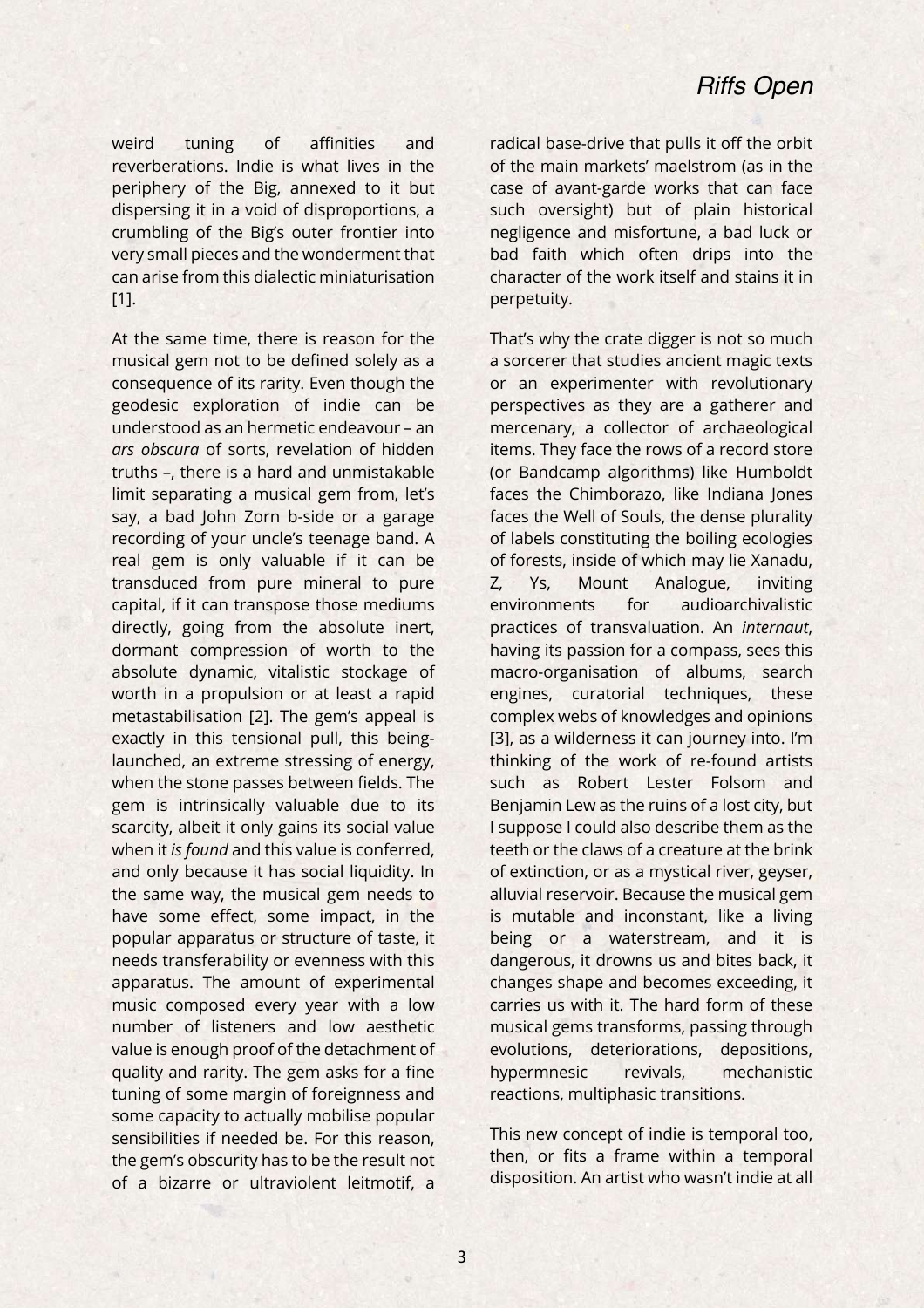abruptly becomes the pinnacle of indie while its relation to a programmatic aesthetic ground (the Archive, the floor it stands on) changes. Or the artist suddenly loses its indie boundaries as more and more people discover it and associate their personal experiences with that artwork's aura. In this sense, there's some justice to the hipster's claim of immaculacy from the mainstream, since the sound we hear is effectively magnetised by its context (and by its other listeners, coalesced in an invisible, intersubjective community), as acknowledged by various phenomenologists [4]. This is even more significant in indie, since the essence of musical gems is lighter than most music, it is almost hollow, as if defined by a lateral syncing and haecceity – the way it couples to, through and against what it gets in contact with. The gem is a thin vibe that can easily be parasited, stolen, polluted, by what it phagocytes. "We must change so everything can stay the same", Lampedusa once wrote [5], and to this phrase the gem hunter might add: we must stay the same so everything can change.

For very similar reasons, a theory of the avant-garde is always a theory of deterritorialisations and reterritorialisations, seeing that what is original and what diverges freely from the principal track of segmentation is soon to be captured again, fossilized and nullified [6]. What's marginal is soon brought on to the main stage and softens its edge. The path of Modern Art, as an operation of unconditional inventiveness and overcoming of entrenched patterns that itself becomes outmoded and congeals patterns, is a clear example of this, as is the ostracising of the Romantic deification of those same patterns. Bergson's effort to rationalise the mnemonic heightening of affections in nostalgia can explain why a surpassed past might seem so alluring to us [7], but why does it sometimes

*embarrass* us, when we look back? How can the past feel so inferior sometimes? Is it because the forms are really obsolete, past their due date (a due subtly expressed by a social validity or compatibility), or is it because the new predicates maintain the premises of their own inversion? When I look back at my teenage actions and cringe, is it because that isn't me anymore and I regret whatever I represented, or is it because it is still – and eternally – me that's implied in this past, because there's some interlace that never shifts, some tiny prospect of permanence? The cycles of fashion, its trends of appropriation and exclusion, sketch an anatomy of intergenerational relations. Georg Simmel was particularly fond of tracing portrayals of this consolidation of progress, understanding the role of individuation, group assimilation and class pressure in the formulae of urban kinship [8], while other authors saw in these same mimetic chains of motives a tendency towards anxieties, rivalries, mutual disturbances.(9) In any case, what's clear from all of these theories is how aesthetic units "descend" epistemically through a bouncing system of paradigm destruction and coagulation, in which the indie *pathos* should appear as the nuanced spearhead of a line of flight [10].

Because, somehow, there is a detour in the process of transposition [11]. There is a fabled sublimation: *Angelus Novu*s shies away from the static pool of catastrophes [12]. A component of randomisation installed in the gaps between generations prompts a couple of elements, artists and scenes, to be forgotten or fall out of the somewhat rigid fabric of officialised tastes. A good curation takes up the part of recovering these deviations and rehabilitating them in their worth, while a good music lover, gem seeking, tries to reconcile what's highbrow and what's lowbrow, or to find, in the ecumenical bowl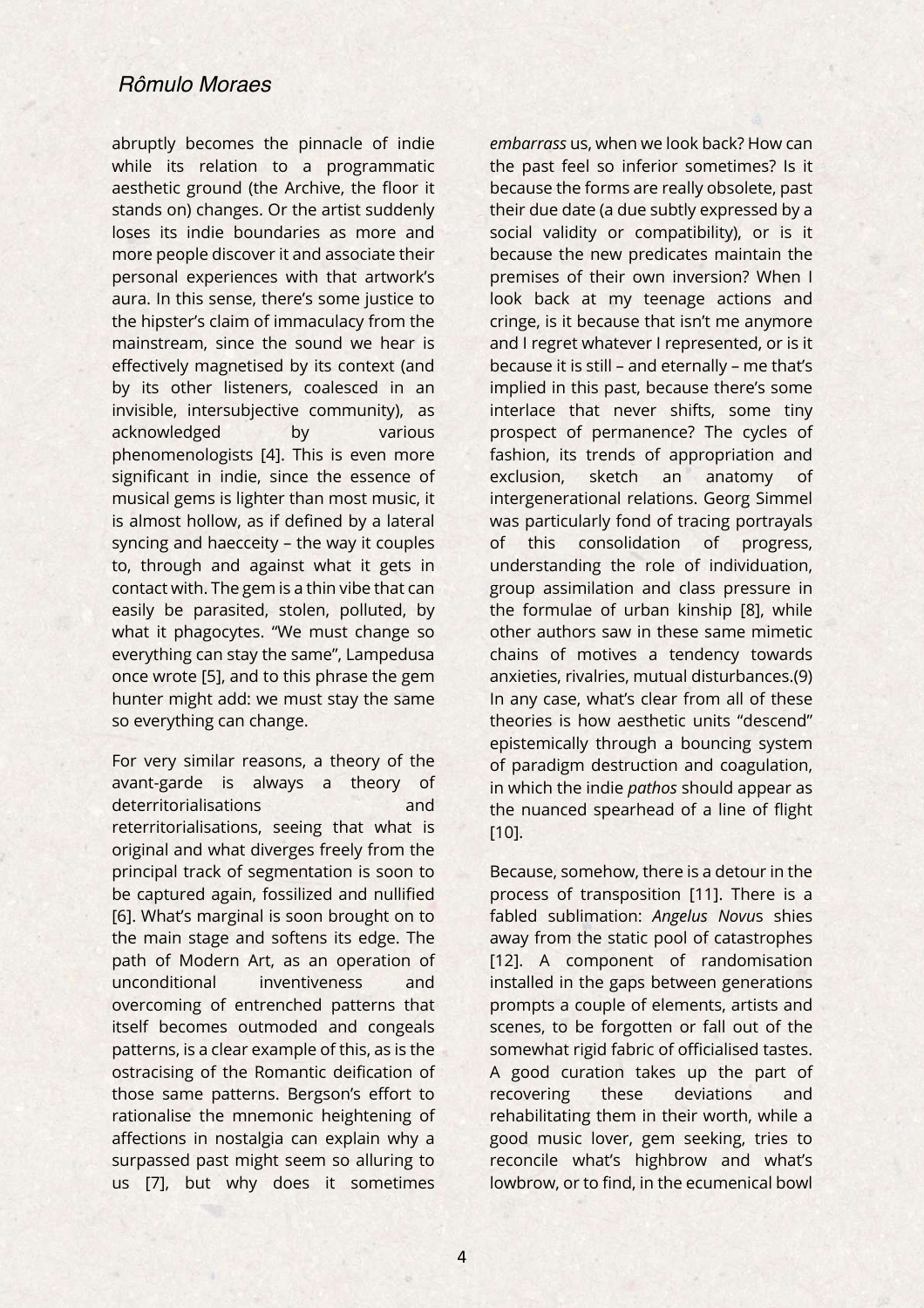of "middlebrow", footprints of some transcendental grace. The bad curation on the other hand, cements a supposedly objective archetype, a cold dead scheme of criteria for constant comparison, and lists a catalogue of works that serves no other purpose than to legitimise its own elitism. The bad music fan relies solely on the fashion cycles that define the mainstream, but instead capsizing it into a retromania that glorifies some quirky specificities that are exactly on the other end of the spectrum of taste (and those shall, too, become tacky, when the tide turns). Our quarry, our minefield full of gems, is precisely where the tide cannot impact, or where it can contemplate as to take advantage of the coming-and-going of the sea. What we could name an "indie aesthetics" – and what I'd like to name, more broadly, "weird aesthetics" – , very often borders fashion and follows it, for it is not a perennial or a-historical canon, but at the same time it is not determined by these trends, it speaks in its own voice, that needs to *be heard* by musical explorers and yet resists any vulgar type of decoding: for "what immortal hand or eye could frame thy fearful symmetry?" [13].

#### **Technical Critique: Extracting Melody from Noise**

A second attempt at defining the musical gem would have to take into account those Bristol bands that I intentionally bypassed in my first attempt. Not so much to pontificate on their aesthetics in relation to an "aesthetic of the musical gem" (something that, most likely, can't even exist) but to understand the technical strategy and *machinic phylum* [14] that leads, sound-wise, to the pregnancy of an indie timbre that can immediately alert its listener to the possible presence of musical gems. Of course, to this alert must coincide

a working radar, i.e., a healthy listening, already settled in what Husserl called an "illustrative intuition" or "donating fantasy" [15], a qualifying imagination that fulfills the musical object with an inexact yet clarifying sense of virtuality, of othersideness, of phantasmagoria. We know that the forgery of gems is, *par excellence*, an art of nomads, berbers and barbarians, and that the goldsmith, the jewel cutter, is the subject of a gothic thaumaturgy or manipulation of inorganic spirits [16]. And so it happens, too, with the musical gem: there's a toil to be actualised by the listener, who must inform and accommodate, refine and polish, with its overarching auscultation. We must become the nomads and barbarians; to find the oasis, we must walk through the desert.

Although, yes, there is some raw material to be found, and it is not hard to create some cartographic adherence to these gleaming oscillators called "gems". The sound-matter is not a black hole or an amorphous, plastic protoplasm, but already a vessel of symbols, an inhabitable immanence, a world. What is the concrete sonic drive that suggests to the listener's sensibility an indie incandescence? We see some clues. Let's analyse a particular type of materiality – in the relationship between noise and melody – and then ask the reader to expand it towards other fields of composition if they so desire. Let's write the first pages of the gem's cookbook.

Intellectual notions of "noise" come first and foremost from information theory, which used this randomised type of sound as metaphor for a measure concerning the entropy of messages (their degree of uncertainty and spontaneous variation) [17]. More recently, authors like Cecile Malaspina [18] have navigated these notions to come up with a more robust concept of noise as the unrecognisable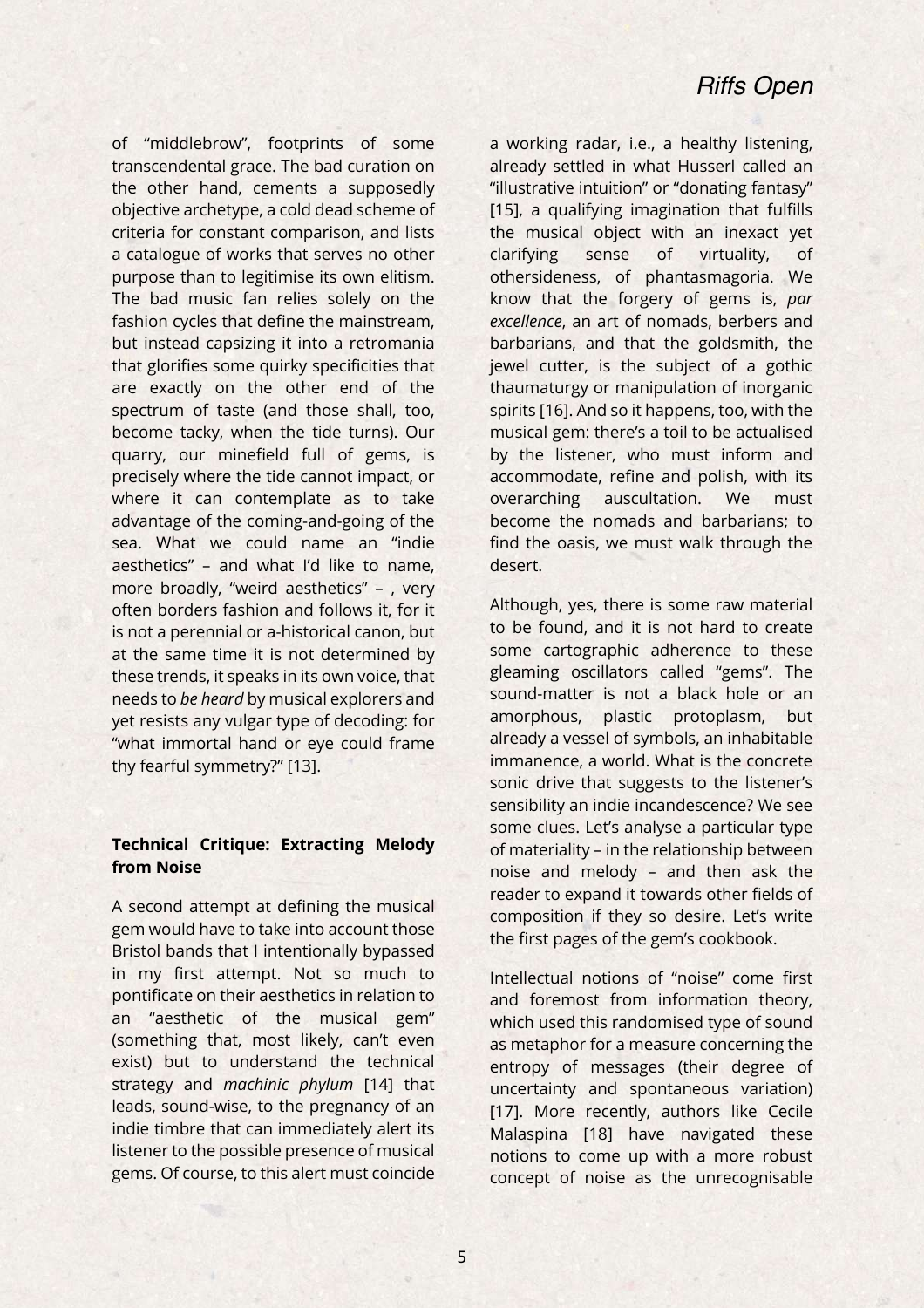forces that outline phenomena, and that therefore escape cognitive regulations and disciplinary interventions, drifting into interderminacy, dissolution, impossibility. It soon followed that the realm of musicology, where "noise" had always been understood more simplistically as a sound that is uncontrolled (loud, unpleasant, unexpected), started to absorb those alternative notions born out of cybernetics and build upon them. However, here, I don't want to devote myself to a historiography of noise and melody that revises the hegemonic interpretations of it in the whole of sound studies. This would confuse more than clarify my second attempt of defining the musical gem. Rather, I want to start out axiomatically (that is, non-philosophically [19].), stating that while I consider the implications of these previous developments (such as "black metal theory") to my typology of musical gems qua indie sensibility, I'm interested in drawing up new blueprints. I'd like to propose from the outset that there are only three ways to introduce noise in the tonal edifice of a song: as a form *out of* melody, as a form *of* melody and as a form *through* melody. Noise as the absence, the transfiguration and the traversing of melodic particles, respectively.

The first kind can be exemplified by the compositions that radicalised chromaticism in the 19th century, such as, and above all, Wagner's operas. In its anticipation of Jimi Hendrix's feedback loop [20], some pieces of *Gesamtkunstwerk* reduced noise to the level of alien species, invader of the musical state, nevertheless applying it as a celebratable anarchic turbulence, a negative thesis resulting in fecund counterfactuals of noise-engulfing contraptions. Wagner is not afraid to push the limits of musicality, helping to lead it to the era of post-tonality, with the emergence of stochastic, concrete, serial,

conceptual musics [21], which consider noise an useful but exogenous component (see, for reference, Stockhausen's *Helikopter-Streichquartett*). This mode of relation between noise and melody encompasses most uses of noise as a central conceptual tenet, such as in works for which dissonance is a medullary engine of forces.

The second kind of introduction of noise employs it melodically, as a provision of melody itself, thinking cacophony in its own right, as its own instrument in the flux of a track. Rock, for example, integrates noise through an exercise of stylistic catabasis supported by the technological development of schizophonic devices for recording, combining, splitting, and superposing tracks in the 1940s and 1950s [22]. It finds, in clamours and turmoils of sounds, new tools, channels and concretudes, new colour pigments to paint with. It's worth noting that when this use is taken to its utmost capacities, such as with some of the post-punk experimentalists (Lou Reed's *Metal Machine Music*, Throbbing Gristle, Einstürzende Neubaten, Glenn Branca, some of Sonic Youth's No Wave material), the second kind of noisemelody relation turns into the first kind again, as noise ceases to blend in among the melodies and saturates the music.

The third kind of noise imposition, though, which is the one that interests me as a sidecut of the musical gem's body, is the use of noise within a melodic consummation, its customisation into a character of the melodic narratives of songs. This could be translated as an "extracting" of melody from noise or a provoked metamorphosis of noise into melody. It is usually a consequence of the creative torsion of noise, itself a celestial carpentry, a supremely delicate craft of an unstable ingredient. In this case, the *organons* are reversed: melody becomes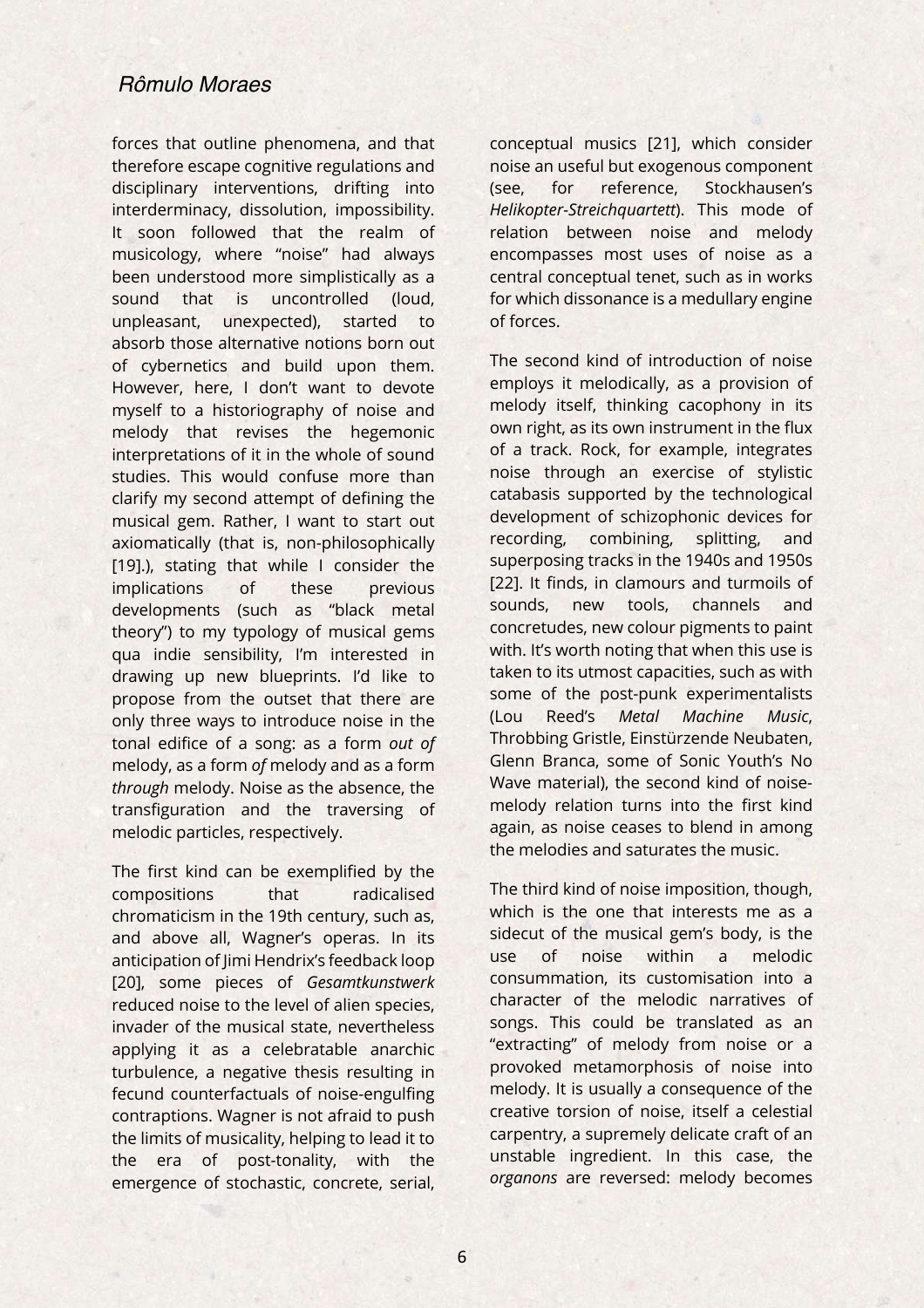the outsider, the invader, and noise, the controller, the founder or modulator of postural gestures. This doesn't necessarily mean that the majority of songs of this third kind are made up mostly of noise in opposition to melodies, but only that in them noise works in ways that are commonly seen as melodical, and viceversa. Melody and noise fuse, interpenetrate, mediated through a liminal cunning of balances, potency and fragility, the sacred and the profane.

These three categories shouldn't be regarded in terms of stages on a scale of progress, like my examples might have insinuated. Most contemporary works of extreme music – such as harsh noise, drone, and dark ambient – fit the first category, because even though they assume an edgier worldview, more congenial to the current times, they originate on ways of putting noise on the forefront of the sonic expression and result from similar political emergences [23] (and in this sense Merzbow and Boris stay exactly where vanguardists from 70 years ago, like Boulez, Xenakis or Varèse, left them standing). Meanwhile, composers from before the turn to posttonality, like Debussy and Ravel, might fit the third category (like the musical gems they are!). In hip-hop, for instance, Death Grips may fit the first category, but Kanye West fits the second one very noticeably, and Madlib fits the third, despite the three of them creating in the same time and within roughly the same situational references. The three noise-melody relations I am proposing are then completely diagonal to any historical account of music.

If they are significant to me and to this essay, it is only because these relations can be articulated to represent a sort of minoritarian arrangement that defines the musical gem in its actual sonority, in the

way it tends to sound. It's not that noise is more common than melody in the musical gem or that noise grows in usage as the history of music unravels to let out more gems. It's also not about noise being in itself more indie or more advanced in terms of composition, but about how an specific management of the noise-melody relation opens up the artwork to other repercussions of linkages, minor or marginalised ways of assembling vibrational pulses. The musical gem can work with minoritarian behaviours in various of its structures (in its melody, as I've explored here, but also in its harmony, rhythm, duration, color, lyrics, attack, tessellation, externality, etc). A resonance of sections, an imaginative dismemberment, aerifies the connections between the elements of the sonic architecture, producing a strange mix of pop and experimental atmospheres, and suddenly the song is tied to what a gemologist would call a *metamorphic crystallization*, the formation of a precious stone [24].

In the case of this noise-melody relation specifically, the third kind of imposition I described usually acts as a minoritarian, becoming in musical gems because it is then that the quaint specificities of the song can surface as a nuanced inversion of features. The melodic matter seems madeup of noise, the noise sounds wet and sweet, and the texture of the song amplifies a sense of minor configuration – of being small not in number and not by accident but in essence and by plan [25]. This miniaturisation, though, is always non-full, non-terminated, but selfrestrained. leaving deliberate intermissions. Think of Beat Happening and its calculated use of the power guitar and of hoarse-gut vocals, occasionally crosscut by a dainty femininity. Think of My Bloody Valentine and the shoegaze tradition it spurred, which embraced a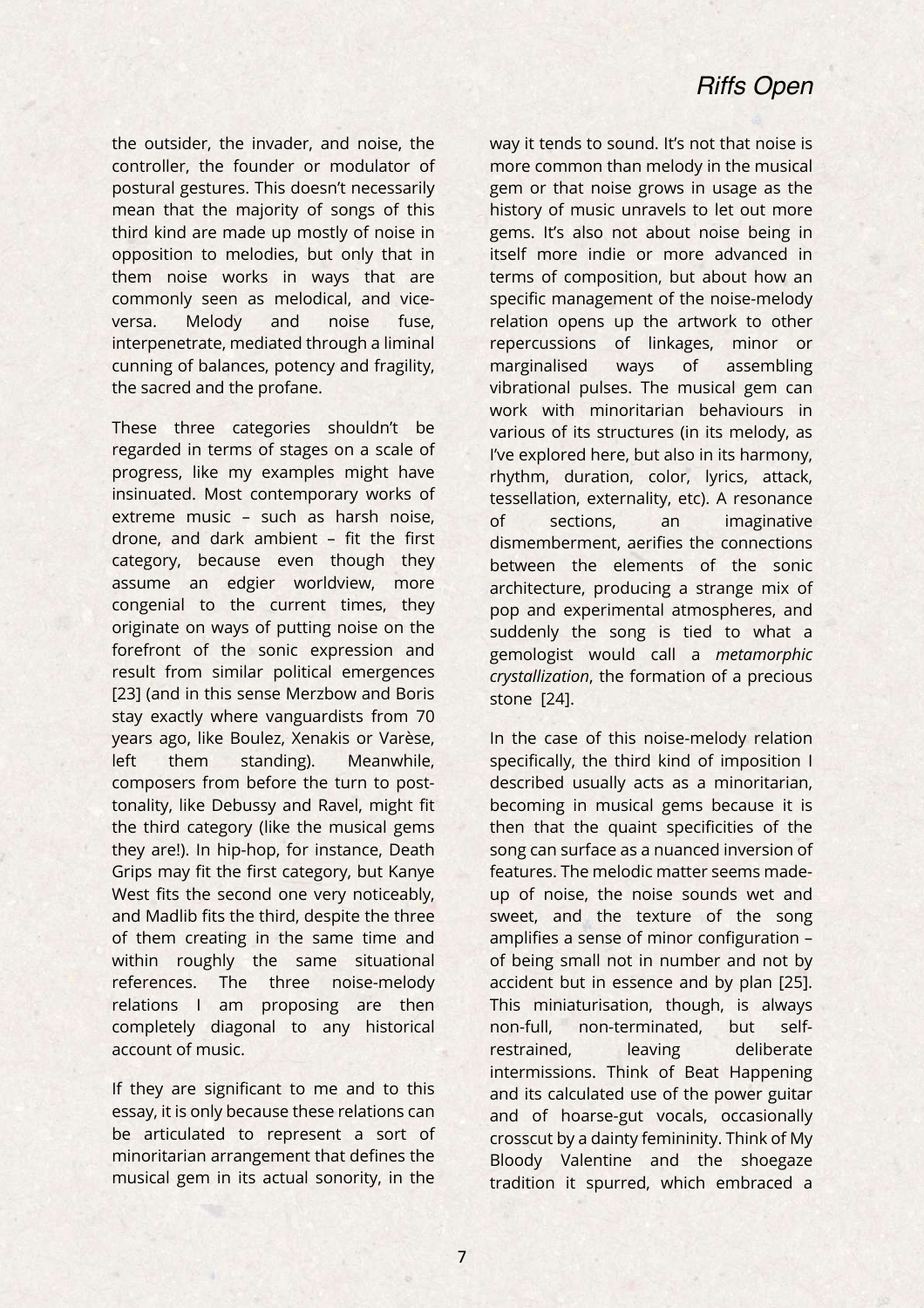shiny and pollinated type of noise, noise as a life-world expression of the white *logos* of youth. More than markers of a generic distinction from mainstream pitches and ratios, there's an elevated sonic motility in these bands, or an embodiment of sonic intentionality [26] that discovers, in the concoction of the musical object, a porous projection and a subdirectional (or heterogeneous) filling of the soundscape. Noise doesn't feel like noise anymore.

As different as they might be, the styles of production of both Beat Happening's Calvin Johnson and MBV's Kevin Shields (the latter being decisively more meticulous) favour a contingent or spectral ornamentation of the main melodies they present, spurring new procedures of mixing, some of which are so wilfully amateurish (in a dreamy way) that fans can mimic their idols' creations with ease. Alas, this is what brings shoegaze, dream pop, twee, jangle, and other parental genres closer to lo-fi approaches of recording and mastering, eventually propelling a movement of "bedroom pop", in the last ten years or so, rooted precisely on the use of common hardware, on composing these genres without having to handle expensive high-tech. The ideology of DIY did not start with these shoegaze bands, of course, and isn't even central to them, but to that anterior punk dogma of autonomy of means – something better explained not by the lavish scandal of The Sex Pistols but by the energic cynicism and refusal to properly learn of The Pop Group [27] (or even by the frugal timidness of Glenn Gould, perhaps one of the fathers of the indie sensibility). Nevertheless, production-wise, it's relevant how much the sound of shoegaze anticipates a *blasé* resignation or ingeniousness, performance of *naiveté*, in relation to what can be done with just a couple of tools, without abandoning aesthetic preoccupations. The musical gem can

many times derive from this lack of ambition, from turning failure, hyperbole, disconnection, collapse, into artistic features.

In what I would call "feral pop", the musical dimension explored by maniac, passionate, lonely, and often extremely prolific singer-songwriters (those "diamonds in the dirt" [28] such as Daniel Johnston or R Stevie Moore), this underground and off-the-mark production is not only relevant but pivotal. Scratchy singing, low-pass filtering, phonographic imperfections (such as clicks from the cassette turning), overheard distortions, coughs, sneezes, nocturnal crickets [29]. These musicians navigate the potencies of errors and mild improvisation with a blank face. They know that mistakes must be aggregated instead of beaten. The song is not a math problem to be solved. This kind of musical gem is a sort of a spontaneous advent, then, seeing that it results from a decrease in control over the composition, an inhuman urge that disjoints the mosaic of the song. The noise-melody relation in Arthur Russell's most inspired albums can't be diagrammatised, only ever supplemented: it is a purple ray, a flock of birds, frozen vertigo, the Milky Way, the womb-of-all, a string of cheese, a final chime, a blissful cry...

#### **Magical Critique: Sonic Ontology of the Evening**

A third and final attempt of defining the musical gem, an attempt of defining it through a somewhat intuitive leap of faith or a magic-symbolic apprehension, might start exactly on this acknowledgment of the importance of integrating mistakes and improvisations into the artworks. When we learn to aesthetically centralise the historical sublimations addressed in the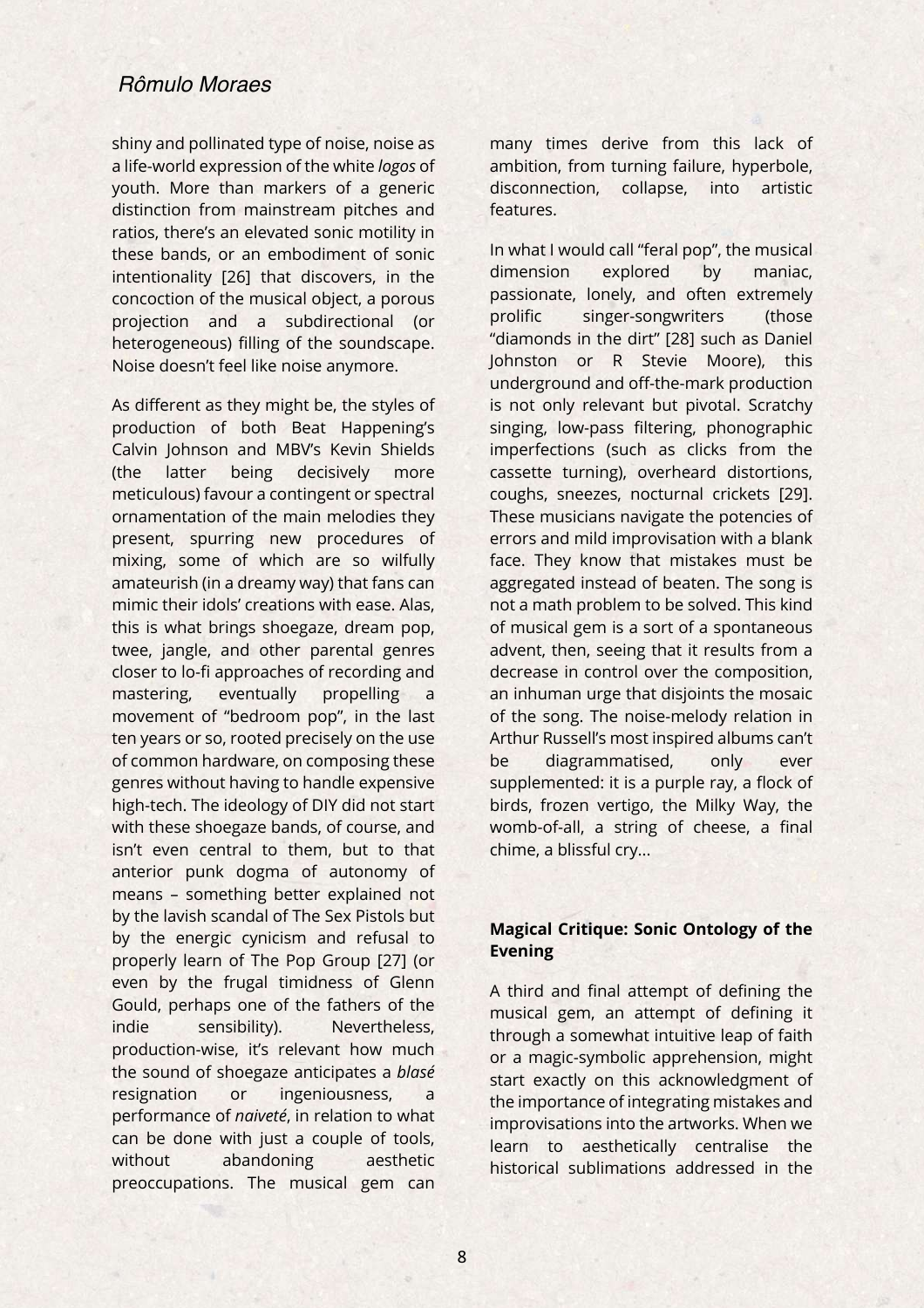first part of this text through the technical procedures of minoritarian composition addressed in the second part, the result is a sort of "indie essence", captured in the form of diffuse ambiences [30]. To describe this essence might be a risky endeavor inasmuch as the chemical conditions supporting the musical gem are fugitive both in origin and in reception, as I've argued. Not to mention that the gem can crystallise due to several disparate reasons. But, I could list a few contenttenets (signs, emblems, myths, allegories, expressive properties) to draw a preliminary metaphysics of the musical gem. In this sense, the deliberate synthesis of miscalculations into a wider framework is characteristic of a mood that listeners easily perceive as deriving in gem-ness.

One of the axiologies pertaining to the musical gem could be based, then, on the value of failure, of being wrong or being second. For example, someone who enjoys indie music might not care if a band or album is regarded as the second or third best in a genre or discography. In fact, being second can give it even more charm. The gold medal is only more valuable than the silver or the bronze medals in the official positionality of honor, in the authoritative grammar of sports competitions and economic markets, but the indie *ethos* implies precisely the contestation of official categorical distinctions, as we know. Meaning the aesthetic value of the gold metal may be lower for the indie fan than that of the silver medal – an attribute of the materiality, the coloring, the brightness, of the silver medal might compensate for the lower ranking of accommodation in the prevailing consensus of worth. That's why The Beatles are never the indie's choice for the greatest band of all time, and why the gem hunter is always looking out for a "second Beatles", a band that might be equivalent to The Beatles in stature, quality

or influence, but be generally overlooked by the public – hence the old "better than the Beatles" dispute, often associated with The Beach Boys, The Zombies, Todd Rundgren, Frank Zappa, ELO, etc.

While these artists are, indeed, examples of some of the finest jewelers of 20th century music, none seem more apt to receive the title of "second Beatles" to me than The Velvet Underground. Not only because the band founded and reinforced an indie sensibility just as much as The Beatles did a pop sensibility (1967's *Velvet Underground & Nico* being the closest thing to a conjugating genesis for the musical gem, with its meticulous blends of tenderness and subversion, complexity and amateurism, high art and punk creed), but also because no other musical project in the history of popular culture embodied so many of these expressive properties that can be lumped in within the musical gem's radius of plangency, its bandwidth of tight condensation (or, simply, its *Gestalt*) [31]. To mention one value apart from the value of being second itself, to follow up with another axiology for this indie essence so hardly articulated but so plainly manifested in a sound like VU's: the value of forgetting and being forgotten. Which means being victim of a circuit of mediatic neglect – that some outlets, like MTV and Pitchfork, will capitalize on decades later –, while at the same time not caring enough to voice against this neglect. Lou Reed and John Cale, but especially Nico herself (her solo work is a testament to this), are the nonchalant misfits of the 1960s, occupying the dead spaces of hippie culture, spaces that may be equivalent to the dead spaces of hipster culture today, occupied as they are by unaligned crackpots like Jim O'Rourke (whose album title *Insignificance* it not a mere coincidence) or Zach Philips (who has dedicated his whole life to a *quasi*-anonymous and superbly curated independent label such as OSR Tapes).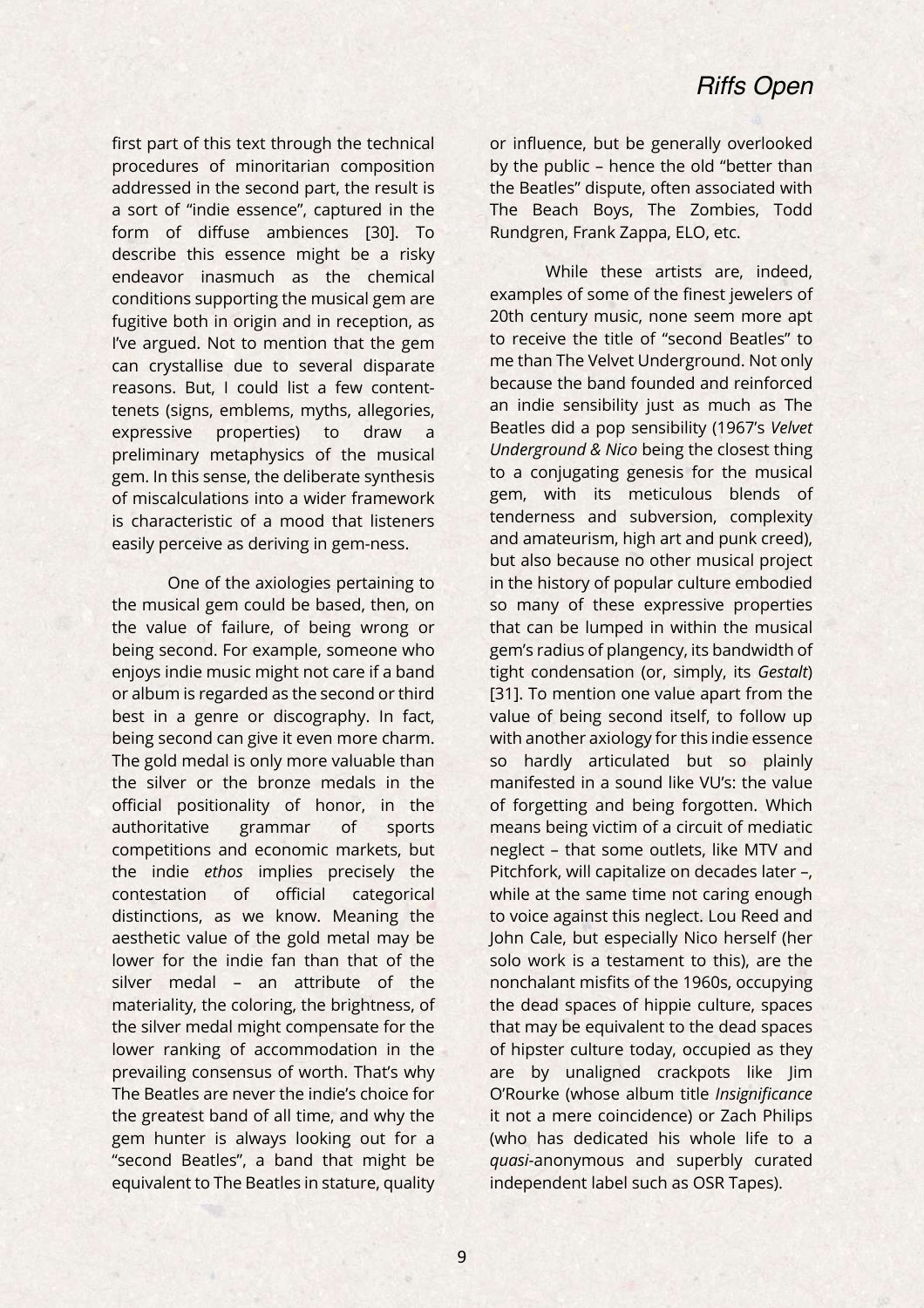Another axiology pertaining to the musical gem's essence, relatable to these first two and also very evident in The Velvet Underground's sound, is the endorsement of silence as a rite of passage or as a manipulable (artisanal) paste. Nothingness, minimal intervention, conceptual layers of whispers, but most of all pure silence, live amongst the composition, even when it is noisy and strident (see Women's *Public Strain* for a reference regarding the noisy appearances of silence in gems). Strindberg used to say that within silence there's nowhere to hide [32], and silence is an open field, preceding any mold, any compass, any orientation. The side of indie that points to the chiselling of silence favours composition as a game between the spoken and the unspoken: it wants what's in the interplaces, the changes of phase, that separate a formulation from its outer limits, the background *stasis* of groundedness from the plastic contours of fruitfulness. The gem's silence is a way of fitting the unspoken in the spoken and *vice versa* and for this reason it approaches a sort of hauntedness, the occluded zone of a zero-degree presence [33]. Once again, we face the question of official and unofficial distinctions and how they are modulated as substances, how collective agreements "individuate" [34], in the case of the gem's formation. Fisher used to employ the term "weird" as a mode of "imaginal truth" [35], a sub-truth that somehow overcomes truth itself, and that's exactly what the value of being second, the value of being forgotten and the value of silence might simultaneously presuppose as their logical landscape. That is a fair description of the indie paradigm I'm trying to define.

What I've called "indie" since the start of this text is the formulation of an incidental labyrinth, perhaps. Labyrinths, broadly understood as figures of speech, are subcategories of synecdoche which produce obstacles in the seam of an object and itself. Just like a metaphor is a portable equalisation of two differences (which, through analogical juxtaposition, become a little bit more like each other), a labyrinth can be understood as a portable differentiation of a single sameness (splitting the one into a multiple). It creates folds that cut a straight line into a twisted path, that magnify the streak until it loses its ratio in a spectacle of self-binding, selfconstraint and (later, inevitably) selfderangement. Albeit most times they are preconfigured puzzles, calculated riddles that require solutions, labyrinths are also the most common aftermath of the adventures of the *clinamen*. And when I try to explain the feelings I get from listening to avant-pop bands like Stereolab, The High Llamas or Field Music, I can only think of the *clinamen*. Because, in their baroque orchestrations of a solar matter through the bending of toy keyboards, motorik beats and Bacharach-infused vocals, they verge to a sort of unpredictable externalisation that inverses the conventional processes of chamber composition away from their optimal state and fully into the realm of the ludic. Solving the labyrinth is a creative demand; even more when this labyrinth is autopoietic, when it is based on a paragon of rapid actualisation.

In any case, there is indeed an essence to the musical gem which this wider indie *ethos* incorporates quite well, an essence that can be accessed through the compounding consideration of different axiologies (the value of being second, the value of forgetting and being forgotten, the value of silence, the value of the inbetween, and many others I will probably fail to account for in this text). Labyrinths may be a good image or symbol to summarise such essence as pointed out by these expressive properties or values,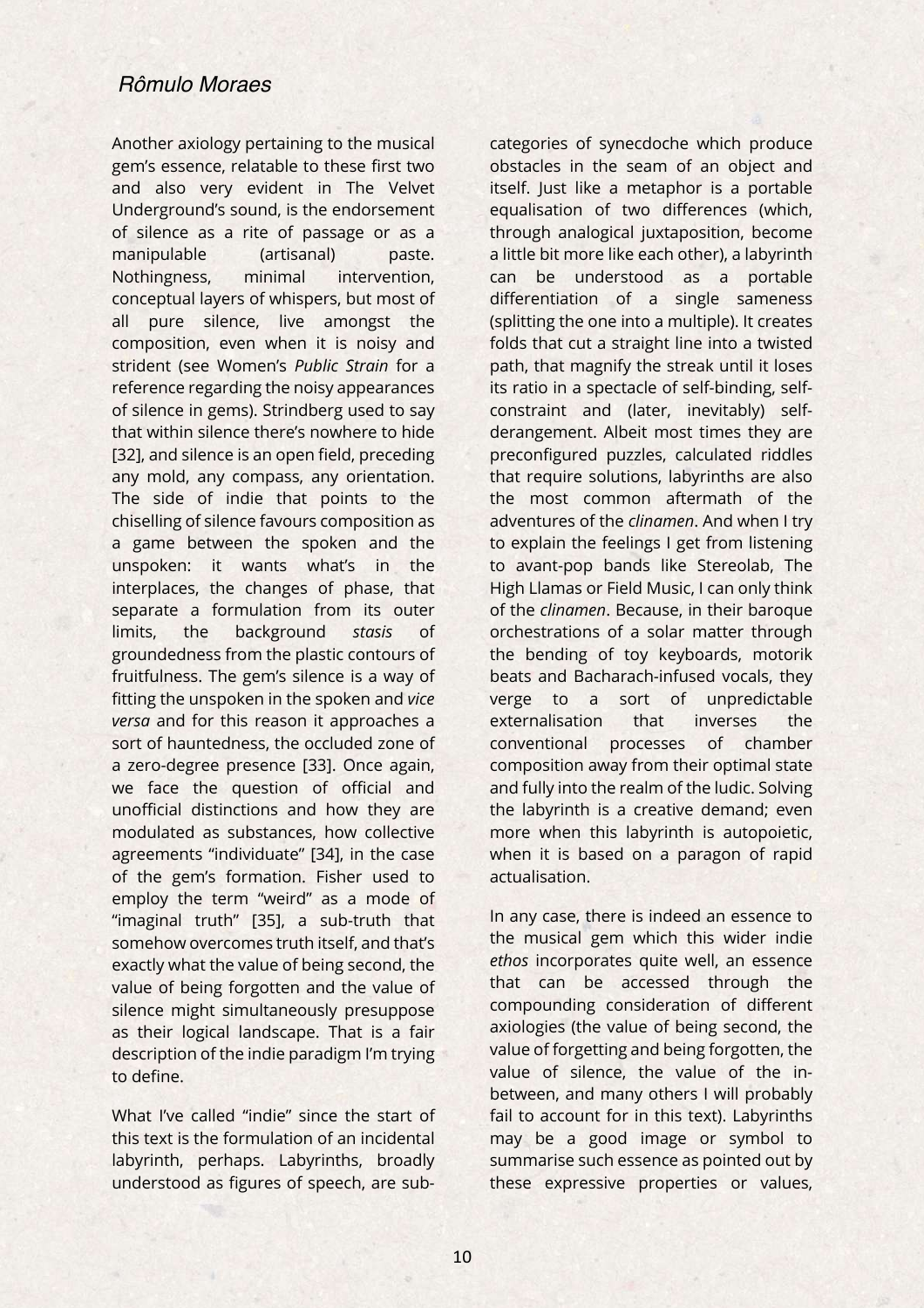since it offers sufficient analogies for the morphology, physiognomy and anatomy of musical gems – Borges describes the labyrinth exactly like I'd describe an indie composition: it has no door, no centre and no outside but continually bifurcates, in concentric circles, around a beast [36]. Nevertheless, as a locked, fixed image, the labyrinth will still and always lack the diverse range of qualifiers that could impede it from becoming non-indie in the perception of the uninitiated (becoming the Classical Greek icon of a labyrinth, for example). No single symbol can operate this indexical transmission of the indie sensibility or any other complex *Stimmung* [37] – we're left to erect our own hermeneutics.

Just as it is true that there are majorly indie scents or tastes – tangerine, vanilla, coconut, honey – which cannot be interpreted as the essence of this indie *ethos per se* (even if considered as a group of features), some colours are more indie than others – let's say, a pastel or punch shade of pink is more common in indie album covers than a bubblegum or rosewood shade. That doesn't mean indie is determinable by resorting to this established table of associations. The metallurgy of the gem is not directly proportional to the application of the parameters it is culturally bound to. Even if it's true that the indie temperament, light, and ambiences are very discerning in the evening, for example, way more linked with the evening than with night or day, we cannot limit the configurations of the musical gem to the configurations of the evening through a synthetic judgement. Phenomenologically, such judgement might even be correct, insofar as the categories it entails seem to positively relate, and these relations appear to us in intuitive rushes, mediated by a criticallyinformed, collectively-built metonymic imagination (that is, by the waves of

remembrance between obfuscated parts and wholes [38]). At the same time, they might not be enough to truly relate categories from different fields like "musicality" and "evening" in terms of an emphatic ontology (a defined substance, passivity, causality, and scalability), like it happens in a translation between languages.

Notwithstanding, it is clear to the trained eye when a particular disposition of colour, scent, taste, temperament, light, and so on, evokes the pious fog of indieness, even if this fog is never grabbable, never close to being enunciated, never properly at-hand. Look at XTC's *Skylarking*. There's something off here about the combination of yellow and turquoise, about the use of extremely thin lines, the diagram of superposed rectangles, the stained texture of the backdrop and the infantile imagery depicted, something that automatically brings forth both the actual sonority of the album and, on the other side, its untold identities. This galaxy of indie traits approximates XTC's work exponentially to the category of a musical gem without changing a single note of the sound itself; it all curdles in this single unit of awareness. After almost half a decade of perceptual automatisms to those indie traits, some independent media outlets and blogs of heroic gem-hunters (like Gorilla vs. Bear, Aquarium Drunkard, New Commute, Monolith Cocktail), are even able to systematise their curation to the attunement of these aesthetic combinations and in this sense they become serial musical archaeologists, of the most earnest kind. But, it is amazing to go back to albums from decades ago, to debuts by Brian Eno, Prefab Sprout or Television, and uncover again the seeds of this now common indie parallels between sounds and unsounds, and understand how these albums shaped the aspect of the gems to come.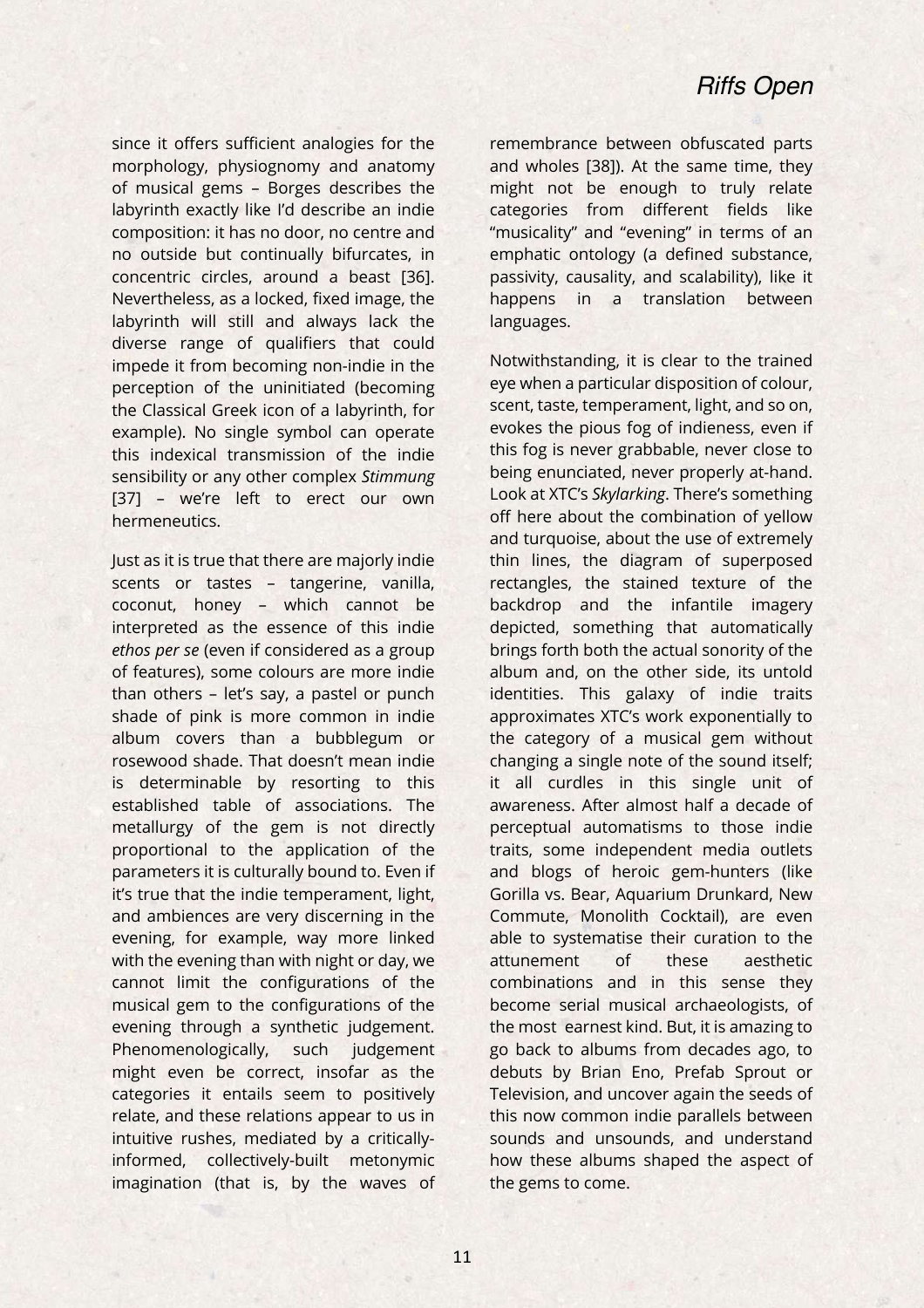The connections I just mentioned between the indie sphere and the feelings associated with the evening can also be examined further if we really seek to formulate a magical identity to the musical gem. Because there are precedents to this sort of transcendental correspondence between strains of sound and times of day. Gilbert Durand even says nocturnality is to shadows like melody is to noise [39]. That is, night and melody are both the dissolution of chaos into a new, refined substance, which is still chaotic, but is now built as a communion instead of a surmount. Durand's typology of the night rehabilitates the symbolism of melody to explain the imagination of dawn and darkness, but it leaves way to the opposite just as well: to think of the symbolism of the night in order to better explain a type of musicality. This is what seems to happen in the works of some Romantic artists, like Novalis and Tieck, who take up pretty clearly on this connection [40]. Musical composition is described by them as an alchemy of the night, or the embossing of night over non-night and vice-versa. Creating melody would be like extracting the night as a musical load, or using the night as a meta-image for sounds. To them, the night has a smoothness just like the melody is a softening of temporalities, let's say, and the melody and the night produce a similar ecstatic feeling of the suspending of duration.

It's not hard to speculate on the expansion of this logic to a symbolism of the evening, particularly when the night-melody duplicity is considered under the light of this text's second attempt to define the musical gem. An ontology of the evening shows us how it trails through the refinement of the contours between night and day. Feeling the evening is finding this border, as rarified as it is. Similarly, in the contemporary indie music I'm describing, melody and noise blur their limits to the

point of alchemical rebalancing [41]. A variance in this point of precipitation, in this edge between the day and the night of a sound, may mean the difference between a gem and a fossil. Both a gem and a fossil result from the geological accumulation of crude oil, this vicious, devilish, anonymous *hyle* [42], it's true, yet only the permanence of the evening can lead the musical petrol to its phylogenetic champion: a stone of volcanic glass. Small adjustments in this border between melody and noise, between night and day, might mean a shockingly different resulting frontier. This might explain why artists who are seemingly close in terms of genre, plot, elasticity, portability, and niche, might diverge profoundly in their capacity to produce gems; Elliott Smith is a master pearl waxer, Carissa's Wierd is a gasoline refinery.

This also goes back or partially explains again why the category of "weird" seems to fit the musical gem so well. It's as if the gem was non-linear, non-direct, in its aesthetic affirmation, in the migration between an artist's intention and the public's reception. We enter the indefinition (and urdefinition) of the evening. Not for nothing, there are no bigger musical minefields than freakish and relegated music scenes, or scenes from rarely noticed cultures and epochs, like krautrock, MPB, hypnagogic pop, psych-bizarre. Not for nothing, one of the holy grails of musical gems can only be a record that never existed in the first place, that went unfinished and unspoiled, and that spurged from and to a slow schizo descent: Beach Boys' *Smile*. This mythological merging of experimental rock, symphonic opera, *musique concréte*, tape manipulation, poetry, comedy, cartoons, mysticism!, presents the world with a devoted dizziness that would be responsible for the education of this generation's greatest gemoids (such as Panda Bear, Jens Lekman, Sandro Perri).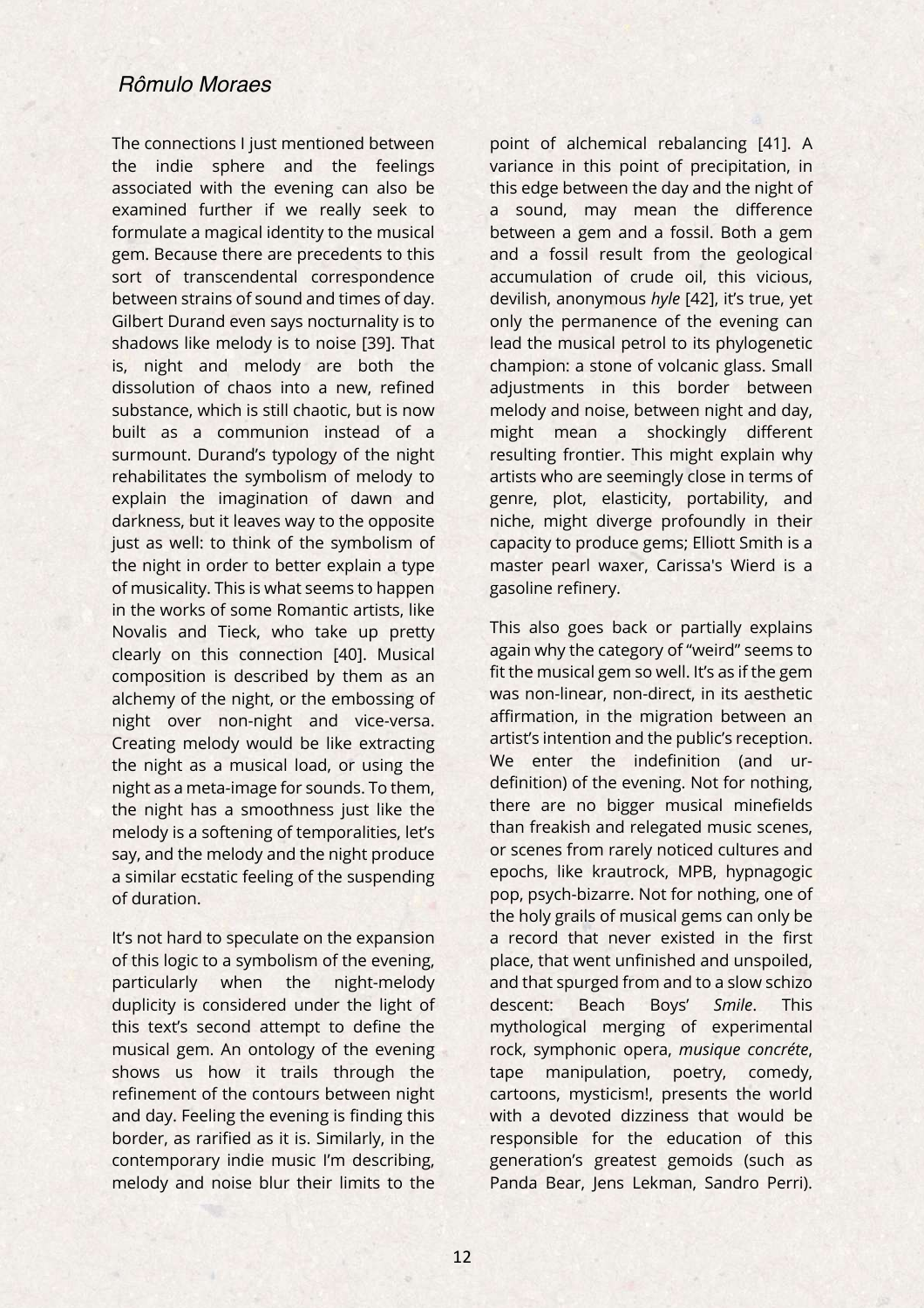Just like 1967's *The Velvet Underground & Nico* is a virtual, immemorial genesis for the musical gem, 1967's *Smile* is its final destination beyond infinity. For – I finally realise – there's no better definition to the musical gem than these albums themselves, which, much more than words and concepts, behave as sets of preternatural fables for the gem's objecthood. The only thing I can offer is the advice that you go listen to them now, hoping that this magical aspect is suddenly sensed.

**Rômulo Moraes** is a Brazilian writer, sound artist and ethnographer. PhD candidate in Ethnomusicology at City University of New York (CUNY, Graduate Center) with a Fulbright/CAPES Scholarship, he holds a Masters in Culture and Communication from UFRJ. He is the author of "Casulos" (Kotter, 2019) and has worked and taught at The New Centre for Research & Practice. Currently, he's interested in phenomenologies of imagination, post-mediatic maximalism, the entwinement of pop and experimental, and the cosmopoetics of crate digging.

#### **Notes**

1. Cf. Gilbert Durand's explanation of the symbolic process of miniaturization in *Les structures anthropologiques de l'imaginaire* (1960).

2. Gilbert Simondon. *A individuação à luz das noções de forma e informação*. Editora 34, 2020.

3. Antoine Hennion. "Pragmática do gosto". In: Revista de Ciências Sociais da PUC-Rio, n. 8, p. 253-277, 2011.

4. Roman Ingarden. *Ontology of the Work of Art: The Musical Work, The Picture, The Architectural Work, The Film*. Ohio University Press, 1989.

5. Giuseppe Tomasi di Lampedusa. *O leopardo*. Companhia das Letras, 2017.

6. Gilles Deleuze & Félix Guattari. *Mil platôs*, vols. 1-5. Editora 34, 1994-1997.

7. Henri Bergson. *Matéria e memória*. Martins Fontes, 2011.

8. Georg Simmel. *Filosofia da moda*. Texto & Grafia, 2014.

9. I'm referring particularly Kenneth Burke's and René Girard's account of mimetism, but more popular theories, such as Harold Bloom's, might suffice just as well.

10. Gilles Deleuze & Félix Guattari. *Mil platôs*, vols. 1-5. Editora 34, 1994-1997.

11. Cf. Michel Serres' narration of evolutionary mutations and the *clinamen* in *Rameaux* (2004).

12. Walter Benjamin. *O anjo da história*. Autêntica, 2012.

13. William Blake. "The Tyger". In: *Songs of Innocence and of Experience*. Macmillan, 2019.

14. Gilles Deleuze & Félix Guattari. *Mil platôs*, vols. 1-5. Editora 34, 1994-1997.

15. Edmund Husserl. *Logical Investigations*, vols. 1-2. Routledge, 2012-2013.

16. Gilles Deleuze & Félix Guattari. *Mil platôs*, vols. 1-5. Editora 34, 1994-1997.

17. Claude E. Shannon & Warren Weaver. *The Mathematical Theory of Communication*. University of Illinois Press, 1998.